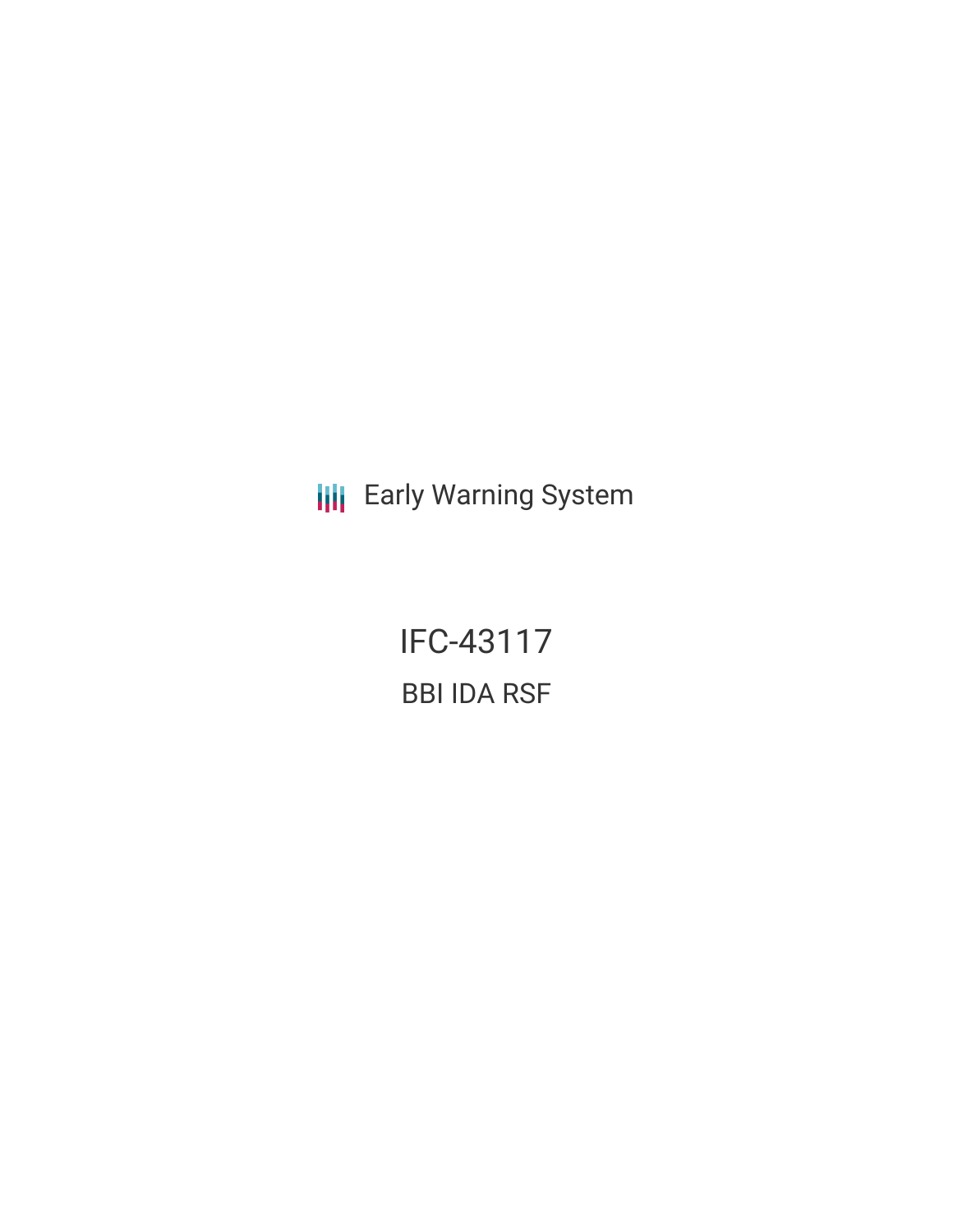# **Quick Facts**

| <b>Financial Institutions</b>  | International Finance Corporation (IFC) |
|--------------------------------|-----------------------------------------|
| <b>Status</b>                  | Proposed                                |
| <b>Bank Risk Rating</b>        |                                         |
| <b>Voting Date</b>             | 2021-03-28                              |
| <b>Borrower</b>                | <b>BMCE BANK INTERNATIONAL PLC</b>      |
| <b>Sectors</b>                 | Finance                                 |
| <b>Investment Type(s)</b>      | Loan                                    |
| <b>Investment Amount (USD)</b> | \$22.50 million                         |
| <b>Loan Amount (USD)</b>       | \$52.50 million                         |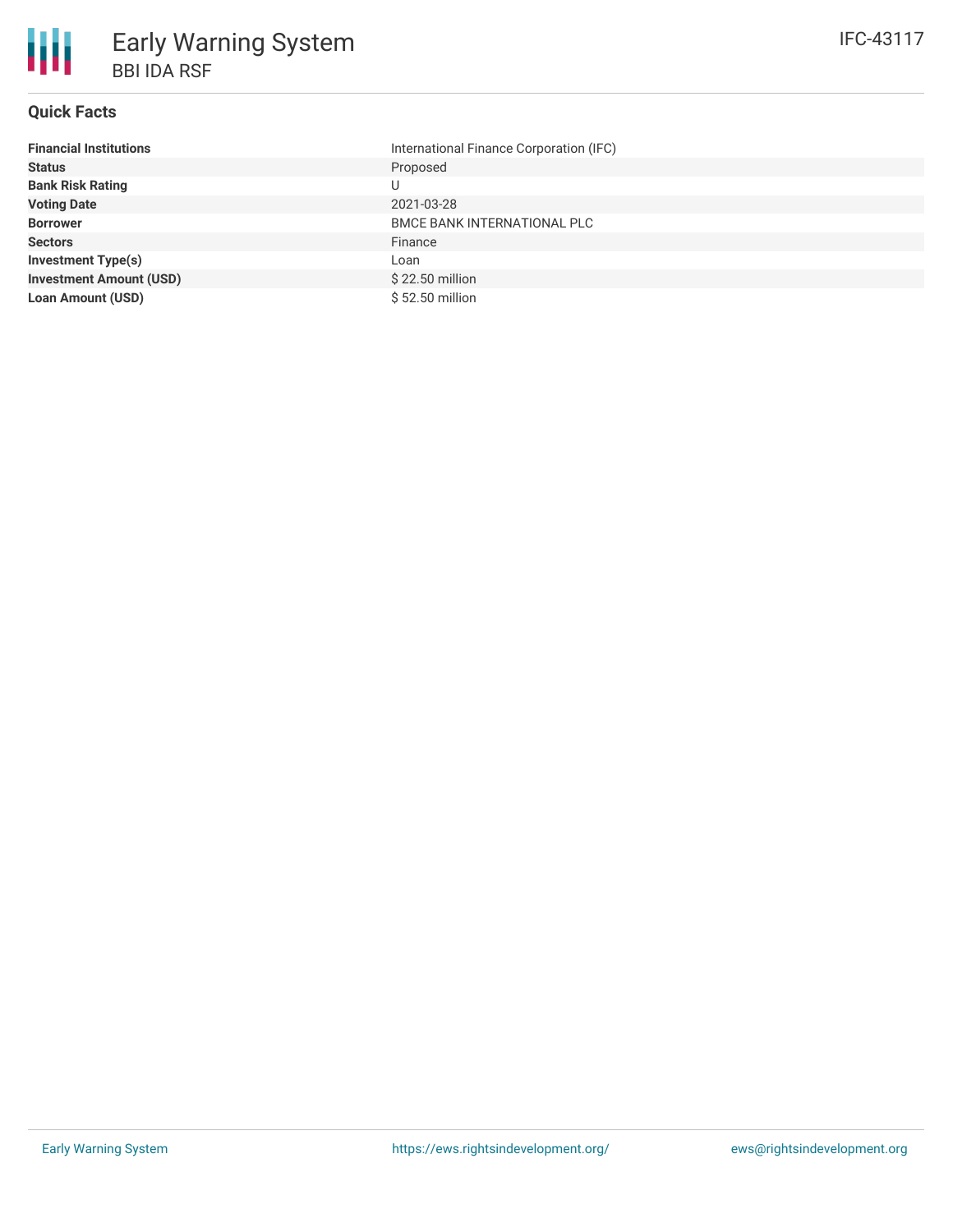

## **Project Description**

According to the bank website, "The proposed project, BBI IDA RSF is a funded and unfunded 50%-50% risk sharing facility with BMCE Bank International Plc, a subsidiary of Bank of Africa (formerly BMCE Bank). The Project will provide BBI with funding and risk mitigation to finance importers and exporters of essential goods in emerging markets in Africa."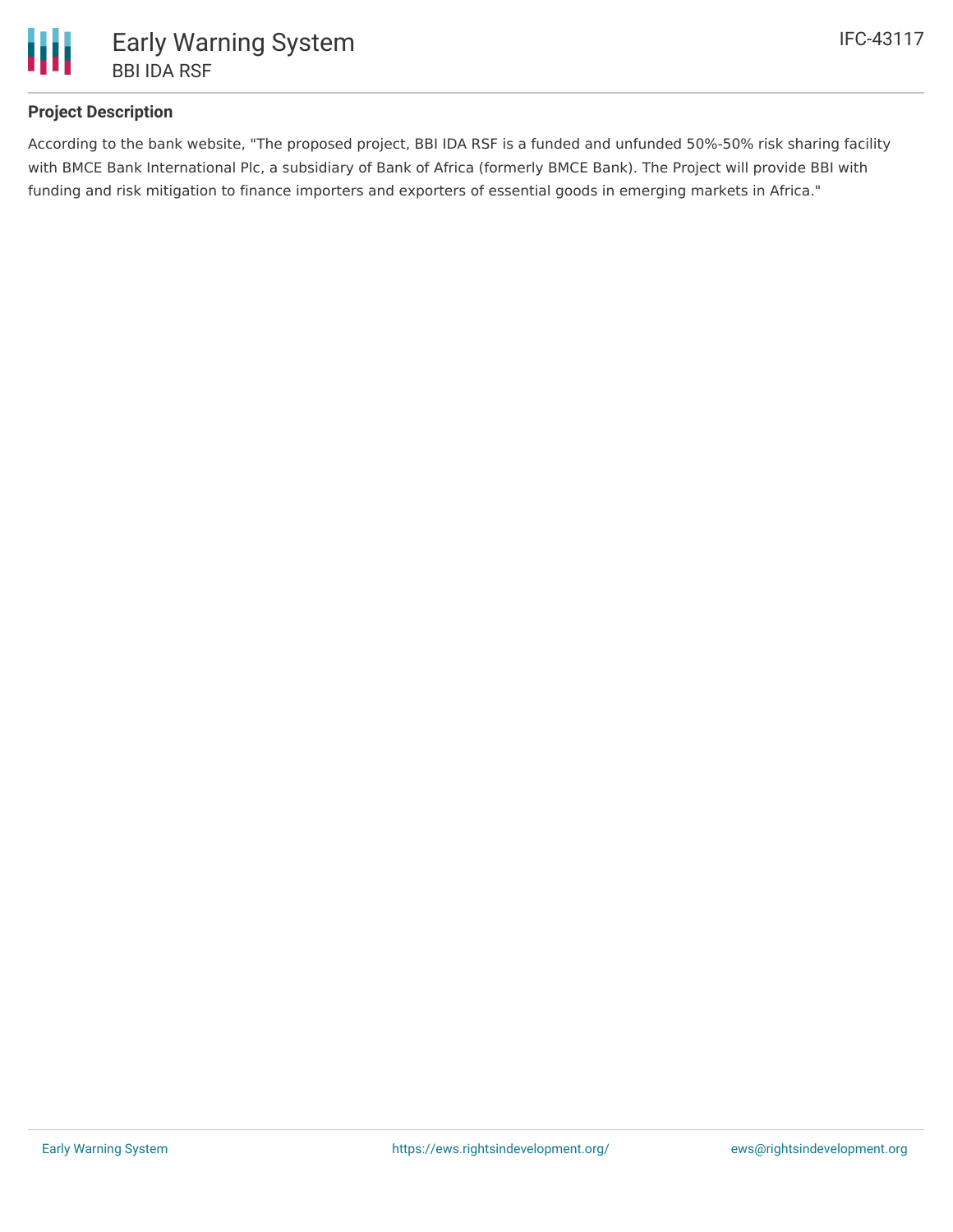#### **Investment Description**

• International Finance Corporation (IFC)